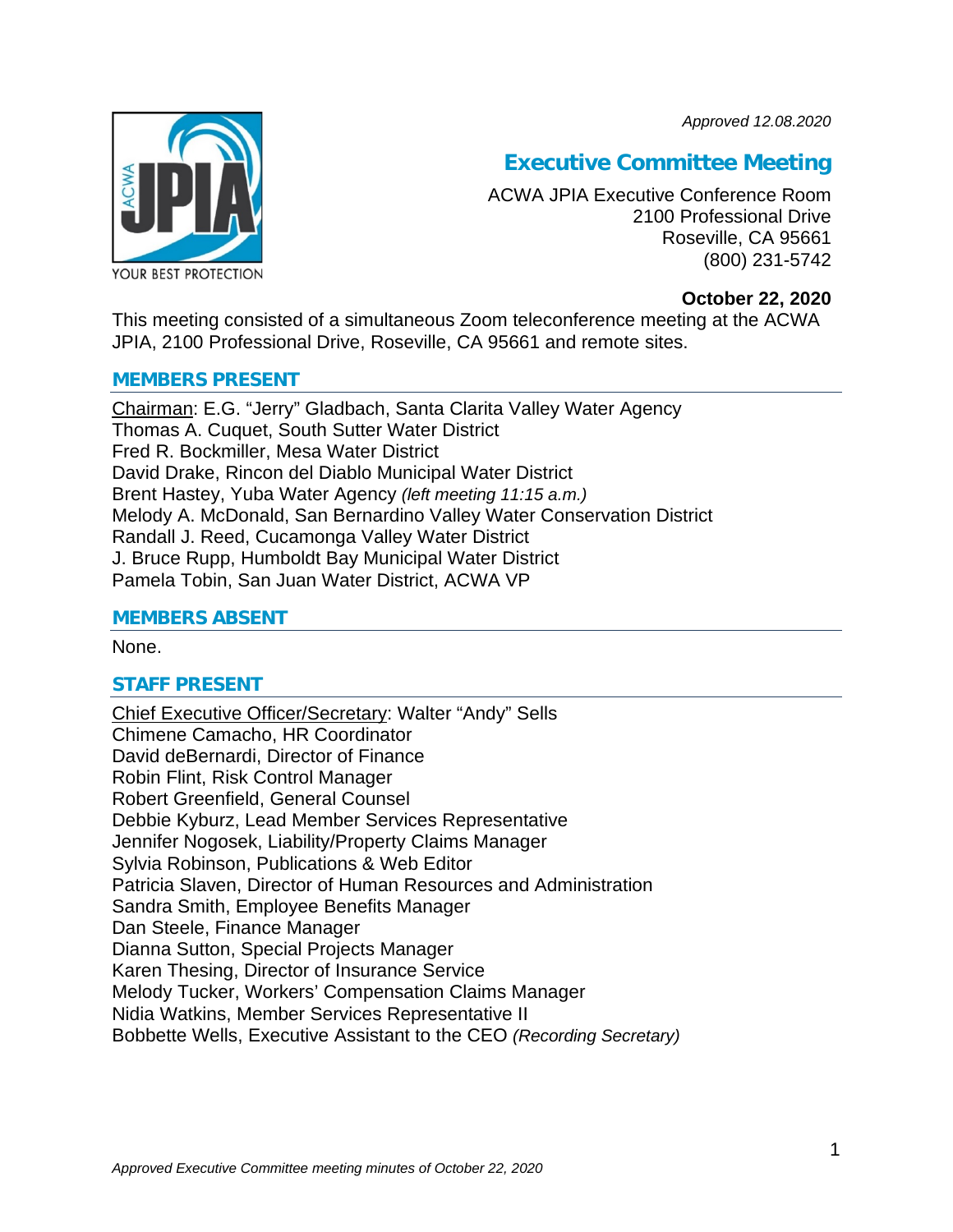# **OTHERS IN ATTENDANCE**

Tiffany Giammona, ACWA, Director of Member Outreach & Engagement Carrie Guarino, Cucamonga Valley Water District, Finance Chair Al Lopez, Western Municipal Water District Palmer McCoy, Grassland Basin Authority

# **WELCOME/CALL TO ORDER AND ANNOUNCEMENT OF QUORUM/INTRODUCTIONS**

Chairman Gladbach called the meeting to order at 10:03 a.m. Chairman Gladbach announced that there was a quorum.

#### **PUBLIC COMMENT**

There was no public comment.

## **PLEDGE OF ALLEGIANCE**

Chairman Gladbach asked all to join him in the pledge of allegiance.

## **CONSENT AGENDA**

Chairman Gladbach called for approval of the Consent Agenda:

M/S/C (Hastey/McDonald) (Bockmiller-Yes; Cuquet-Yes; Drake-Yes; Gladbach-Yes; Hastey-Yes; McDonald-Yes; Reed-Yes; Rupp-Yes; Tobin-Yes): That the Executive Committee approve the minutes of the September 21, 2020 and October 1, 2020 meetings; and approve the JPIA disbursements of:

Vendor Payments, Employee Benefits Claim Payments, Payroll, and summary of confidential claims payments for the Liability, Property, & Workers' Compensation Programs: September 1-15, 2020; and September 16-30, 2020.

# **ADMINISTRATION**

Meetings attended on behalf of the JPIA Several Executive Committee members attended the CAJPA Virtual Pooling Conference.

#### New Position

Ms. Slaven explained that as the number of JPIA staff and members reliant on human resources expertise grows, the need for additional staff with expanded human resource knowledge has become apparent. The JPIA requested to add a Human Resource Specialist position to the organization. The new position would require specific knowledge in laws and policies related to human resources and be responsible for specific member-facing services such as reviewing handbooks, supporting regional human resource meetings and conducting human resource related training. The job description for the position follows.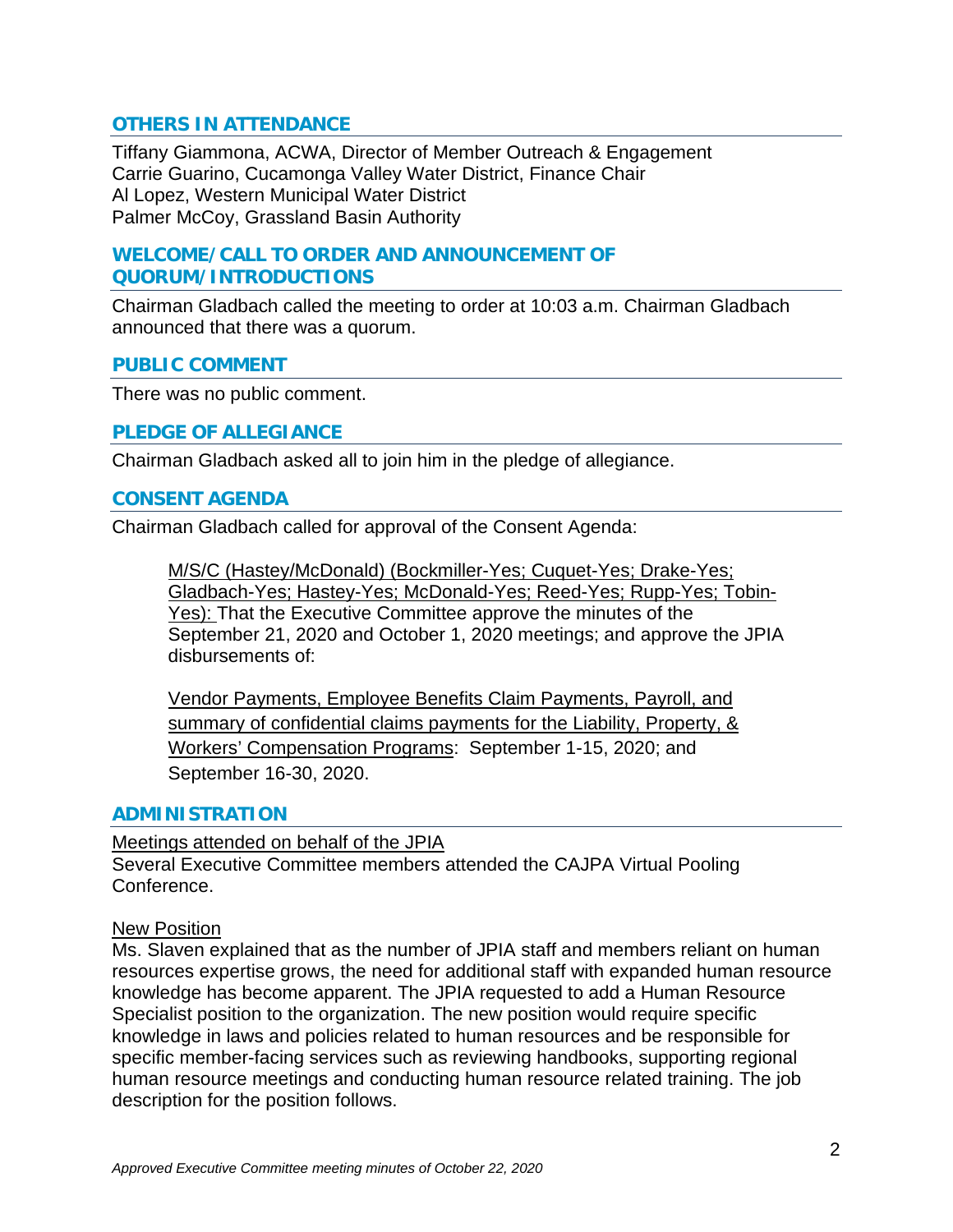M/S/C (Tobin/Rupp) (Bockmiller-Yes; Cuquet-Yes; Drake-Yes; Gladbach-Yes; Hastey-Yes; McDonald-Yes; Reed-Yes; Rupp-Yes; Tobin-Yes): That the Executive Committee approve the new position of Human Resources Specialist as presented.

#### Incentive Policy changes

Ms. Slaven reported that due to a recent CalPERS audit, JPIA found that the Employee Incentive Plan Policy did not comply with the format required for special compensation.

M/S/C (Rupp/Drake) (Bockmiller-Yes; Cuquet-Yes; Drake-Yes; Gladbach-Yes; Hastey-Yes; McDonald-Yes; Reed-Yes; Rupp-Yes; Tobin-Yes): That the Executive Committee approve the changes to the Incentive Policy in the Employee Handbook as presented.

## CWIF update

Vice-chair Cuquet reported on the action items from the October 19, 2020 meeting of the California Water Insurance Fund (CWIF). Randall Reed was selected at a Shareholders meeting as a new member of the Board.

## JPIA Fall Conference & Board Meeting

Mr. Sells reported that the JPIA Fall Conference and Board of Director's meeting will be held virtually again this year due to COVID. The Board of Director's meeting will be held on November 30, 2020 at 10:00 a.m. The following day, December 1, the JPIA will present a virtual seminar on cyber security.

#### **MEMBERSHIP**

San Mateo County Flood & Sea Level Rise Resiliency District

Ms. Smith presented San Mateo County Flood & Sea Level Rise Resiliency District's application for admission into the Employee Benefits Program, effective January 1, 2021.

M/S/C (McDonald/Rupp) (Bockmiller-Yes; Cuquet-Yes; Drake-Yes; Gladbach-Yes; Hastey-Yes; McDonald-Yes; Reed-Yes; Rupp-Yes; Tobin-Yes): That the Executive Committee approve San Mateo County Flood & Sea Level Rise Resiliency District's application for admission into the Employee Benefits Program, effective January 1, 2021.

# Grassland Basin Authority

Ms. Watkins and Ms. Smith presented Grassland Basin Authority's application for admission into the Liability, Property, Workers' Compensation, and Employee Benefits Programs, effective December 1, 2020.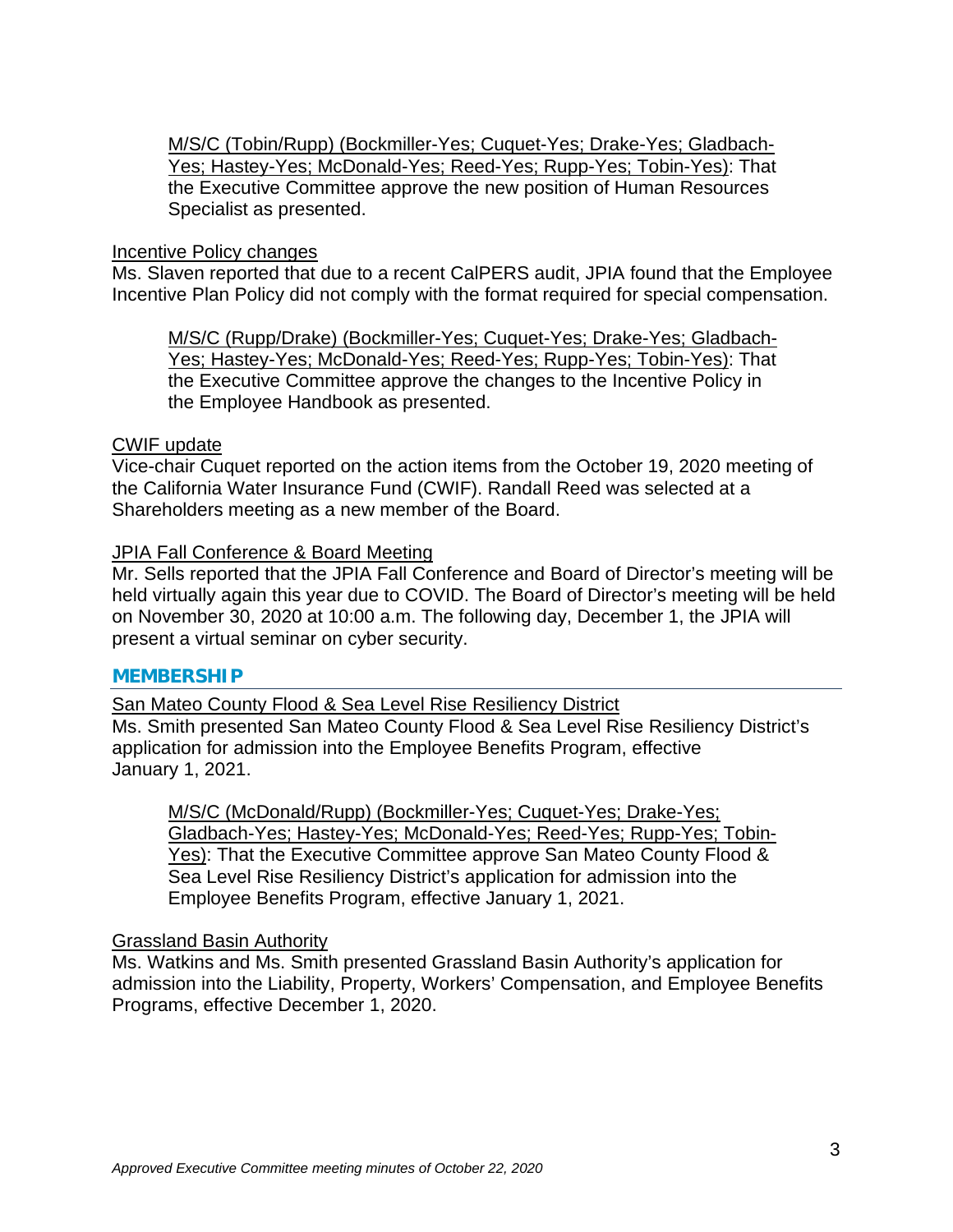M/S/C (Hastey/Rupp) (Bockmiller-Yes; Cuquet-Yes; Drake-Yes; Gladbach-Yes; Hastey-Yes; McDonald-Yes; Reed-Yes; Rupp-Yes; Tobin-Yes): That the Executive Committee approve Grassland Basin Authority's application for admission into the Liability, Property, Workers' Compensation, and Employee Benefits Programs, effective December 1, 2020.

## **MISCELLANEOUS**

Future agenda items None stated.

#### CEO update

Mr. Sells had each of the Department Managers report on their divisions.

Availability for next Zoom meeting There are no additional Executive Committee meetings scheduled for 2020.

## **CLOSED SESSION**

Before proceeding into closed session, General Counsel announced the items to be discussed.

M/S/C (Drake/McDonald) (Bockmiller-Yes; Cuquet-Yes; Drake-Yes; Gladbach-Yes; McDonald-Yes; Reed-Yes; Rupp-Yes; Tobin-Yes): That the Executive Committee adjourn to closed session.

At approximately 11:15 a.m., the Executive Committee, upon advice of General Counsel, adjourned to closed session pursuant to Government Code(s) Section 54956.95 to discuss Liability and/or Workers' Compensation claims in:

1. Conger vs. Montecito Water District

M/S/C (Drake/McDonald) (Bockmiller-Yes; Cuquet-Yes; Drake-Yes; Gladbach-Yes; McDonald-Yes; Reed-Yes; Rupp-Yes; Tobin-Yes): That the Executive Committee reconvene to open session.

The Committee returned to open session at approximately 11:22 a.m.

• Closed session item #1: No action was taken, direction was given to staff.

The Executive Committee meeting adjourned at 11:23 a.m.